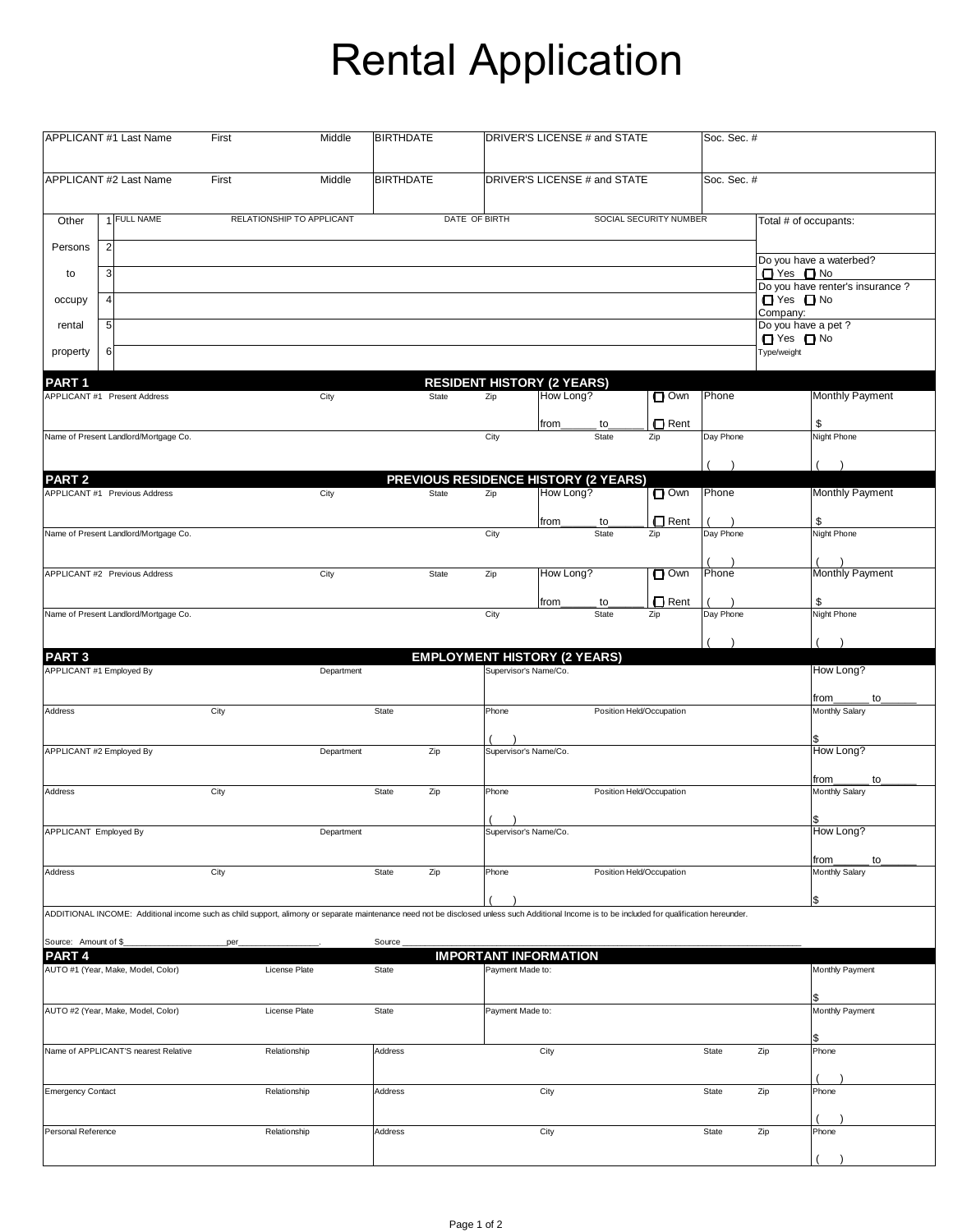## **NON-REFUNDABLE APPLICATION FEE \$\_\_\_\_\_\_ per adult**

 **In compliance with the State and Federal laws, this is to inform you that an investigation involving the statements made on your rental application for residency at the above mentioned apartment community is being initiated.**

| Have you or any family member or other person planning to reside in our community ever filed bankruptcy?<br><b>YES</b><br><b>NO</b>                                                  |
|--------------------------------------------------------------------------------------------------------------------------------------------------------------------------------------|
| Have you or any family member or other person planning to reside in our community ever been convicted of any felony or<br>misdemeanor offense?<br><b>YES</b><br><b>NO</b>            |
| Have you or any family member or other person planning to reside in our community ever been convicted pled quilty or "No Contest"<br>to a sexual offense?<br><b>YES</b><br><b>NO</b> |
| <b>HAVE YOU EVER BEEN EVICTED?</b>                                                                                                                                                   |

I/We certify that to the best of my/our knowledge all statements are true and complete. I/We further authorize \_\_\_\_\_\_\_\_\_\_\_\_\_\_\_\_\_\_ Apartments to obtain credit reports, character reports, verification of rental history, income history, IRS Income taxes, pension verifications, bank verifications and employment history as necessary to verify all information put forth in the above referenced application for residency. Faults, fraudulent or misleading information may be grounds for denial of residency or subsequent eviction.

I/We are aware that an incomplete application causes a delay in processing and may result in denial of this application for tenancy.

**YES\_\_\_\_\_\_\_\_\_\_\_\_\_\_ NO \_\_\_\_\_\_\_\_\_\_\_\_\_\_\_\_**

In addition, applicant has paid \$\_\_\_\_\_\_\_\_\_\_\_\_\_ holding deposit to agent to hold an apartment available from date of application to date of lease initiation. In no event shall this period exceed 30 days. In the event this application is not approved by the owner or the applicant withdraws the application within 72 hours of the date of deposit, the \$\_\_\_\_\_\_\_\_\_\_\_\_ holding deposit shall be refunded. After that initial 72 hours period expires, it is understood that should applicant refuse to sign the lease or occupy the premises on the agreed upon date, the holding deposit is thereby forfeited. Upon occupying the premises, the \$\_\_\_\_\_\_\_\_\_\_\_ holding deposit may be applied to any amounts owing at that time, such as rent due, security deposits, etc.

It is acknowledged and agreed that during the tenancy all persons occupying the premises will be legally residing within the United States.

| Signed            | Signed_                                |       | Dated    |              |       |
|-------------------|----------------------------------------|-------|----------|--------------|-------|
| Applicant #1      |                                        |       |          | Applicant #2 |       |
| Signed            | Agent for Owner                        | Title |          |              | Dated |
|                   | How did you hear about our Apartments? |       |          |              |       |
| I was referred by |                                        | Frien | Resident |              |       |
| If Resident, Name |                                        | Apt#  |          |              |       |